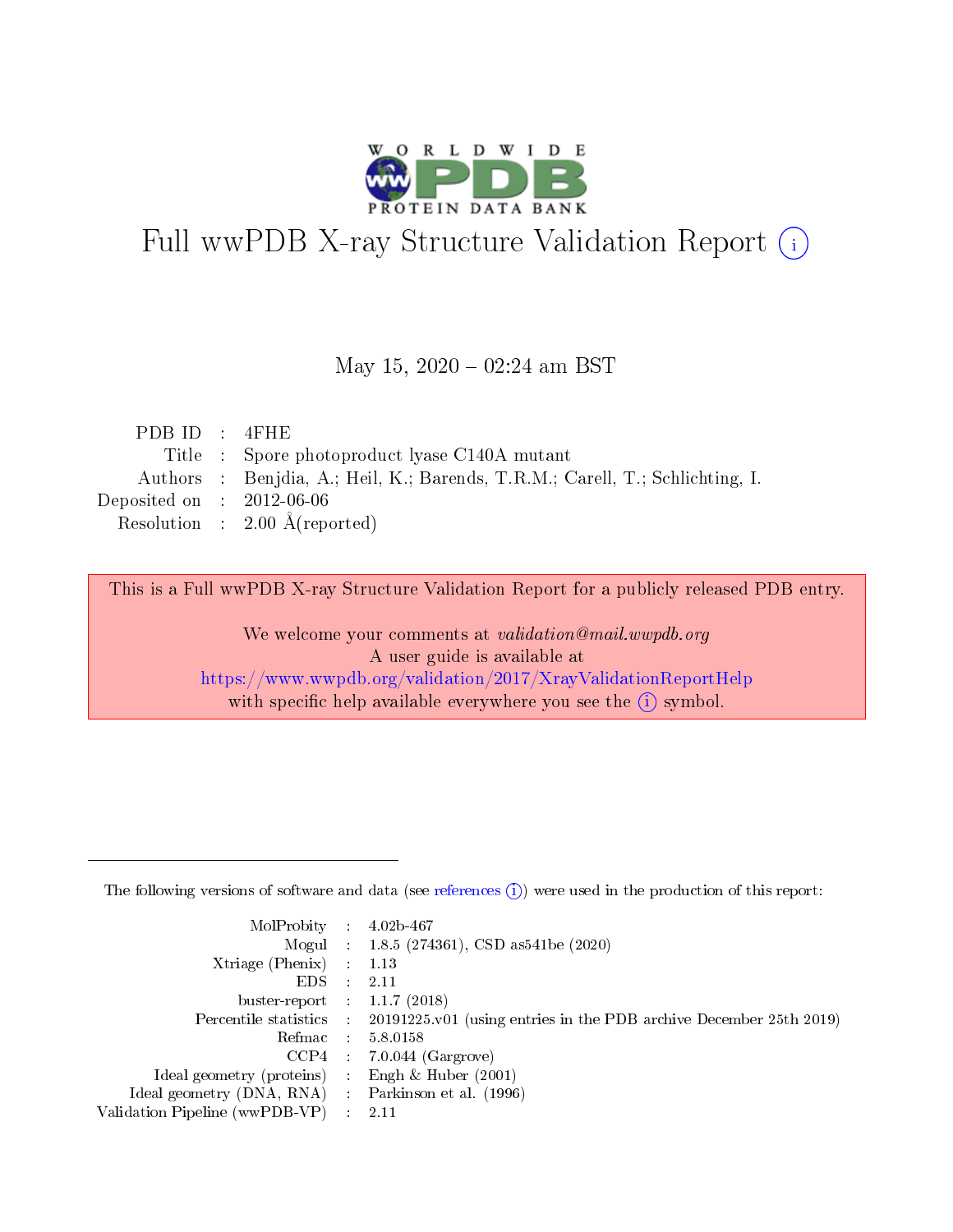# 1 [O](https://www.wwpdb.org/validation/2017/XrayValidationReportHelp#overall_quality)verall quality at a glance  $(i)$

The following experimental techniques were used to determine the structure: X-RAY DIFFRACTION

The reported resolution of this entry is 2.00 Å.

Percentile scores (ranging between 0-100) for global validation metrics of the entry are shown in the following graphic. The table shows the number of entries on which the scores are based.



| Metric                | Whole archive<br>$(\#\mathrm{Entries})$ | Similar resolution<br>$(\#\text{Entries},\,\text{resolution}\,\,\text{range}(\textup{\AA}))$ |
|-----------------------|-----------------------------------------|----------------------------------------------------------------------------------------------|
| $R_{free}$            | 130704                                  | $8085(2.00-2.00)$                                                                            |
| Clashscore            | 141614                                  | $9178(2.00-2.00)$                                                                            |
| Ramachandran outliers | 138981                                  | $9054(2.00-2.00)$                                                                            |
| Sidechain outliers    | 138945                                  | $9053(2.00-2.00)$                                                                            |
| RSRZ outliers         | 127900                                  | $7900(2.00-2.00)$                                                                            |

The table below summarises the geometric issues observed across the polymeric chains and their fit to the electron density. The red, orange, yellow and green segments on the lower bar indicate the fraction of residues that contain outliers for  $>=3, 2, 1$  and 0 types of geometric quality criteria respectively. A grey segment represents the fraction of residues that are not modelled. The numeric value for each fraction is indicated below the corresponding segment, with a dot representing fractions  $\epsilon=5\%$  The upper red bar (where present) indicates the fraction of residues that have poor fit to the electron density. The numeric value is given above the bar.

| Mol | $\cap$ hain | Length | Quality of chain |    |
|-----|-------------|--------|------------------|----|
|     |             |        | 4%               |    |
|     |             | 368    | 89%              | 8% |

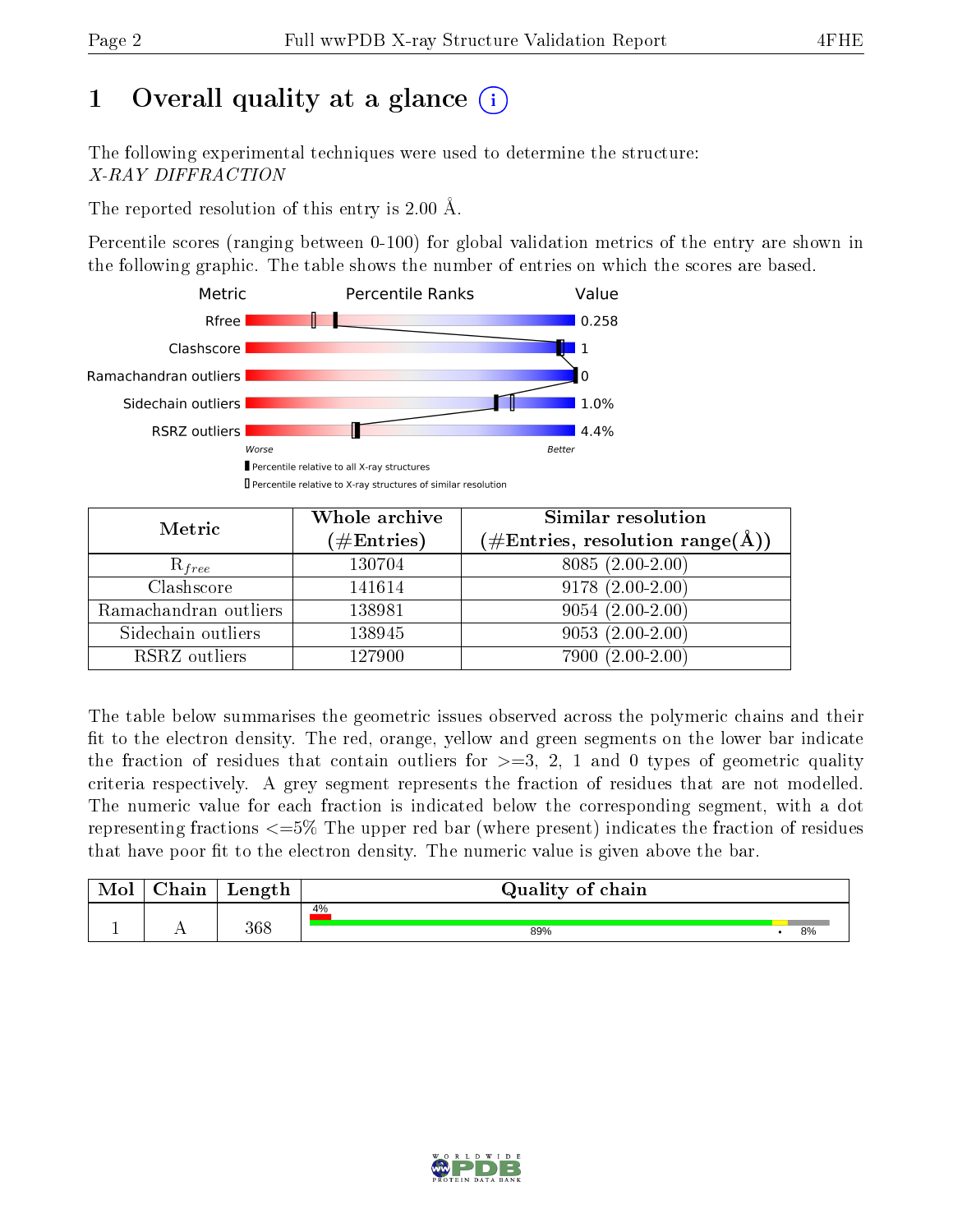# 2 Entry composition (i)

There are 6 unique types of molecules in this entry. The entry contains 2988 atoms, of which 0 are hydrogens and 0 are deuteriums.

In the tables below, the ZeroOcc column contains the number of atoms modelled with zero occupancy, the AltConf column contains the number of residues with at least one atom in alternate conformation and the Trace column contains the number of residues modelled with at most 2 atoms.

Molecule 1 is a protein called Spore photoproduct lyase.

| Mol | Chain | Residues | Atoms                    |      |     |     | $ZeroOcc \   \ AltConf \  $ | Trace |  |
|-----|-------|----------|--------------------------|------|-----|-----|-----------------------------|-------|--|
|     |       | 340      | <b>Total</b><br>$2801\,$ | .798 | 493 | 503 |                             |       |  |

There are 29 discrepancies between the modelled and reference sequences:

| Chain            | Residue          | Modelled                | Actual                   | Comment               | Reference                      |
|------------------|------------------|-------------------------|--------------------------|-----------------------|--------------------------------|
| $\bf{A}$         | $-26$            | <b>MET</b>              | $\overline{a}$           | <b>EXPRESSION TAG</b> | UNP A4IQU1                     |
| $\bf{A}$         | $-25$            | $\overline{LYS}$        |                          | <b>EXPRESSION TAG</b> | UNP A4IQU1                     |
| $\bf{A}$         | $-24$            | <b>HIS</b>              | $\overline{a}$           | <b>EXPRESSION TAG</b> | UNP A4IQU1                     |
| $\boldsymbol{A}$ | $-23$            | <b>HIS</b>              | $\overline{a}$           | <b>EXPRESSION TAG</b> | UNP A4IQU1                     |
| $\bf{A}$         | $\overline{-22}$ | $\overline{HIS}$        |                          | <b>EXPRESSION TAG</b> | UNP A4IQU1                     |
| $\bf{A}$         | $-21$            | <b>HIS</b>              | $\overline{\phantom{0}}$ | <b>EXPRESSION TAG</b> | UNP A4IQU1                     |
| $\bf{A}$         | $-20$            | <b>HIS</b>              | ÷                        | <b>EXPRESSION TAG</b> | UNP A4IQU1                     |
| $\bf{A}$         | $-19$            | <b>HIS</b>              |                          | <b>EXPRESSION TAG</b> | UNP A4IQU1                     |
| $\bf{A}$         | $-18$            | PRO                     | ÷                        | <b>EXPRESSION TAG</b> | UNP A4IQU1                     |
| $\overline{A}$   | $-17$            | <b>MET</b>              | $\overline{a}$           | <b>EXPRESSION TAG</b> | $\overline{\text{UNP A4IQU1}}$ |
| $\bf{A}$         | $-16$            | <b>SER</b>              | $\equiv$                 | <b>EXPRESSION TAG</b> | UNP A4IQU1                     |
| $\bf{A}$         | $-15$            | <b>ASP</b>              | $\overline{a}$           | <b>EXPRESSION TAG</b> | UNP A4IQU1                     |
| $\bf{A}$         | $-14$            | <b>TYR</b>              | ÷                        | <b>EXPRESSION TAG</b> | UNP A4IQU1                     |
| $\bf{A}$         | $-13$            | <b>ASP</b>              | $\overline{a}$           | <b>EXPRESSION TAG</b> | UNP A4IQU1                     |
| $\bf{A}$         | $-12$            | ILE                     | $\overline{\phantom{0}}$ | <b>EXPRESSION TAG</b> | UNP A4IQU1                     |
| $\bf{A}$         | $-11$            | $\overline{\text{PRO}}$ |                          | <b>EXPRESSION TAG</b> | UNP A4IQU1                     |
| $\overline{A}$   | $-10$            | <b>THR</b>              |                          | <b>EXPRESSION TAG</b> | UNP A4IQU1                     |
| $\boldsymbol{A}$ | $-9$             | <b>THR</b>              | $\overline{a}$           | EXPRESSION TAG        | UNP A4IQU1                     |
| $\bf{A}$         | $-8$             | $\overline{GLU}$        |                          | <b>EXPRESSION TAG</b> | UNP A4IQU1                     |
| $\bf{A}$         | $-7$             | <b>ASN</b>              | $\overline{\phantom{0}}$ | <b>EXPRESSION TAG</b> | UNP A4IQU1                     |
| $\bf{A}$         | $-6$             | <b>LEU</b>              | ÷                        | <b>EXPRESSION TAG</b> | UNP A4IQU1                     |
| $\bf{A}$         | $-5$             | <b>TYR</b>              | $\overline{a}$           | <b>EXPRESSION TAG</b> | UNP A4IQU1                     |
| $\bf{A}$         | $-4$             | PHE                     | $\blacksquare$           | <b>EXPRESSION TAG</b> | UNP A4IQU1                     |
| $\bf{A}$         | $-3$             | $\overline{\text{GLN}}$ |                          | <b>EXPRESSION TAG</b> | UNP A4IQU1                     |
| $\bf{A}$         | $-2$             | <b>GLY</b>              | $\overline{a}$           | <b>EXPRESSION TAG</b> | UNP A4IQU1                     |
| $\bf{A}$         | $-1$             | <b>ALA</b>              | $\overline{a}$           | <b>EXPRESSION TAG</b> | UNP A4IQU1                     |
| $\overline{A}$   | $\boldsymbol{0}$ | <b>MET</b>              |                          | <b>EXPRESSION TAG</b> | UNP A4IQU1                     |

Continued on next page...

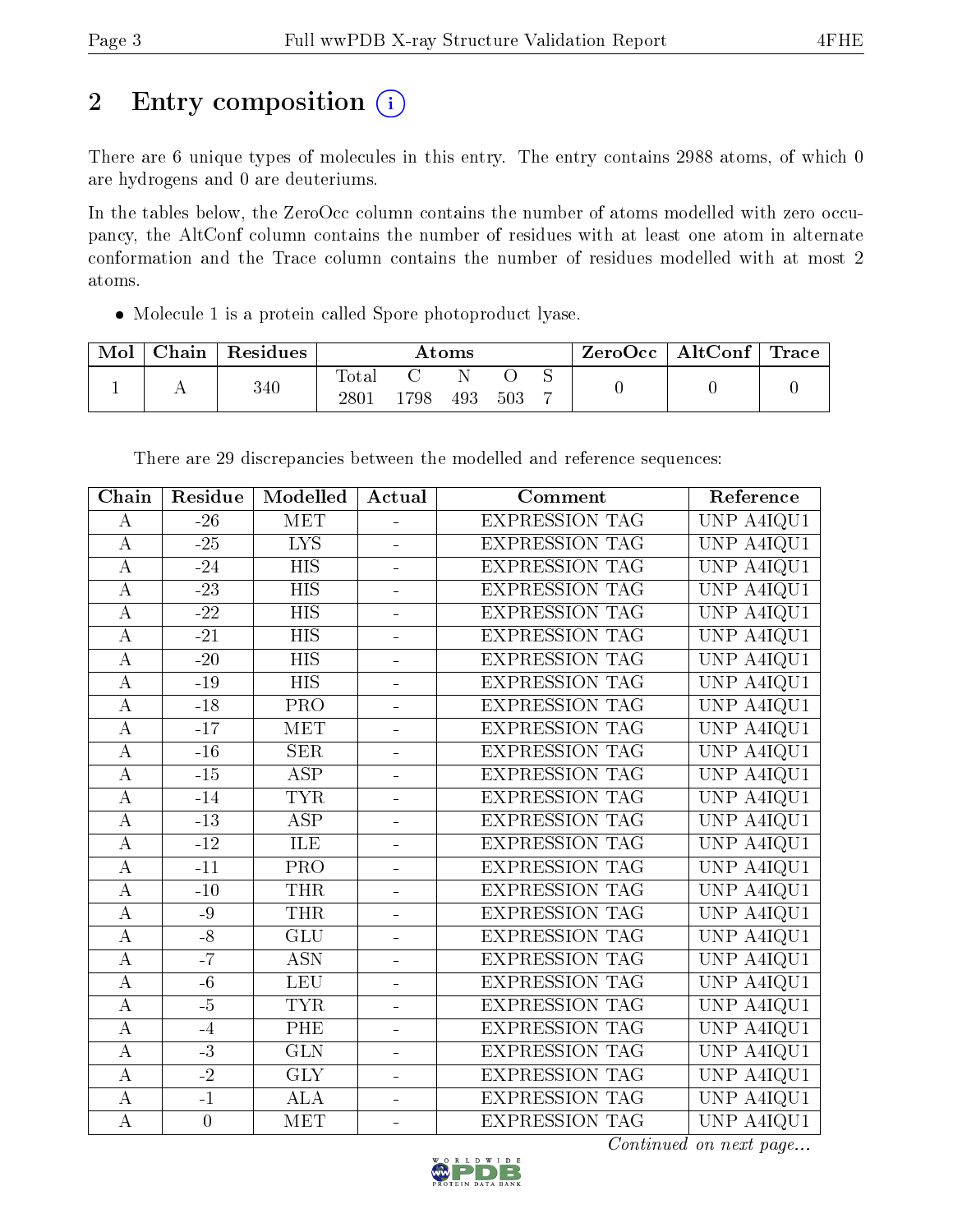Continued from previous page...

| Chain |     | Residue   Modelled   Actual |                          | Comment             | Reference |
|-------|-----|-----------------------------|--------------------------|---------------------|-----------|
|       |     | GLY                         | $\overline{\phantom{a}}$ | EXPRESSION TAG      | UNP A4IQU |
|       | 140 |                             | $\alpha$ ve              | ENGINEERED MUTATION | UNP A4IQU |

 $\bullet$  Molecule 2 is IRON/SULFUR CLUSTER (three-letter code: SF4) (formula:  $\rm Fe_4S_4).$ 



|  | $\text{Mol}$   Chain   Residues | Atoms                                                     |  |  | $ZeroOcc \   \ AltConf$ |
|--|---------------------------------|-----------------------------------------------------------|--|--|-------------------------|
|  |                                 | $\begin{array}{ccc} \text{Total} & \text{Fe} \end{array}$ |  |  |                         |

 $\bullet$  Molecule 3 is SULFATE ION (three-letter code: SO4) (formula:  $\mathrm{O}_4\mathrm{S}) .$ 



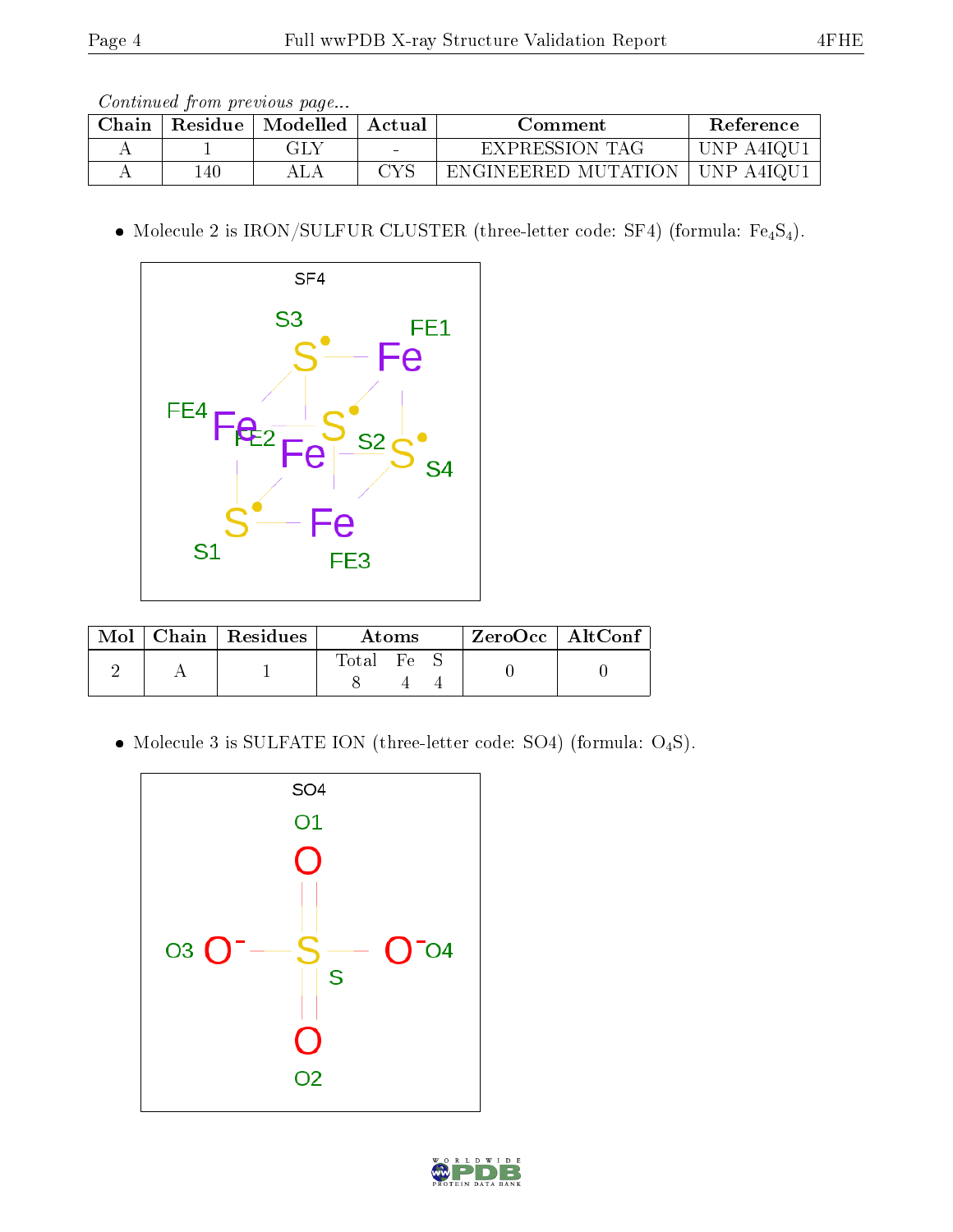| Mol | Chain | <b>Residues</b> | Atoms                               | $ZeroOcc$   AltConf |
|-----|-------|-----------------|-------------------------------------|---------------------|
| 3   |       |                 | Total<br>S<br>5<br>$\overline{4}$   |                     |
|     |       |                 | Total<br>S<br>5<br>4                |                     |
|     |       |                 | Total<br>- S<br>5<br>$\overline{4}$ |                     |
|     |       |                 | Total<br>-S<br>5                    |                     |

• Molecule 4 is 1,2-ETHANEDIOL (three-letter code: EDO) (formula:  $C_2H_6O_2$ ).



|  | $\text{Mol}$   Chain   Residues | Atoms.                                                  | $\rm ZeroOcc \mid AltConf$ |
|--|---------------------------------|---------------------------------------------------------|----------------------------|
|  |                                 | $\begin{bmatrix} \text{Total} & \text{C} \end{bmatrix}$ |                            |

• Molecule 5 is  $[(3S)$ -3-amino-4-hydroxy-4-oxo-butyl]- $[[(2S, 3S, 4R, 5R)$ -5- $(6$ -aminopurin-9-y l)-3,4-dihydroxy-oxolan-2-yl]methyl]-methyl-selanium (three-letter code: EEM) (formula:  $C_{15}H_{23}N_6O_5Se$ ).

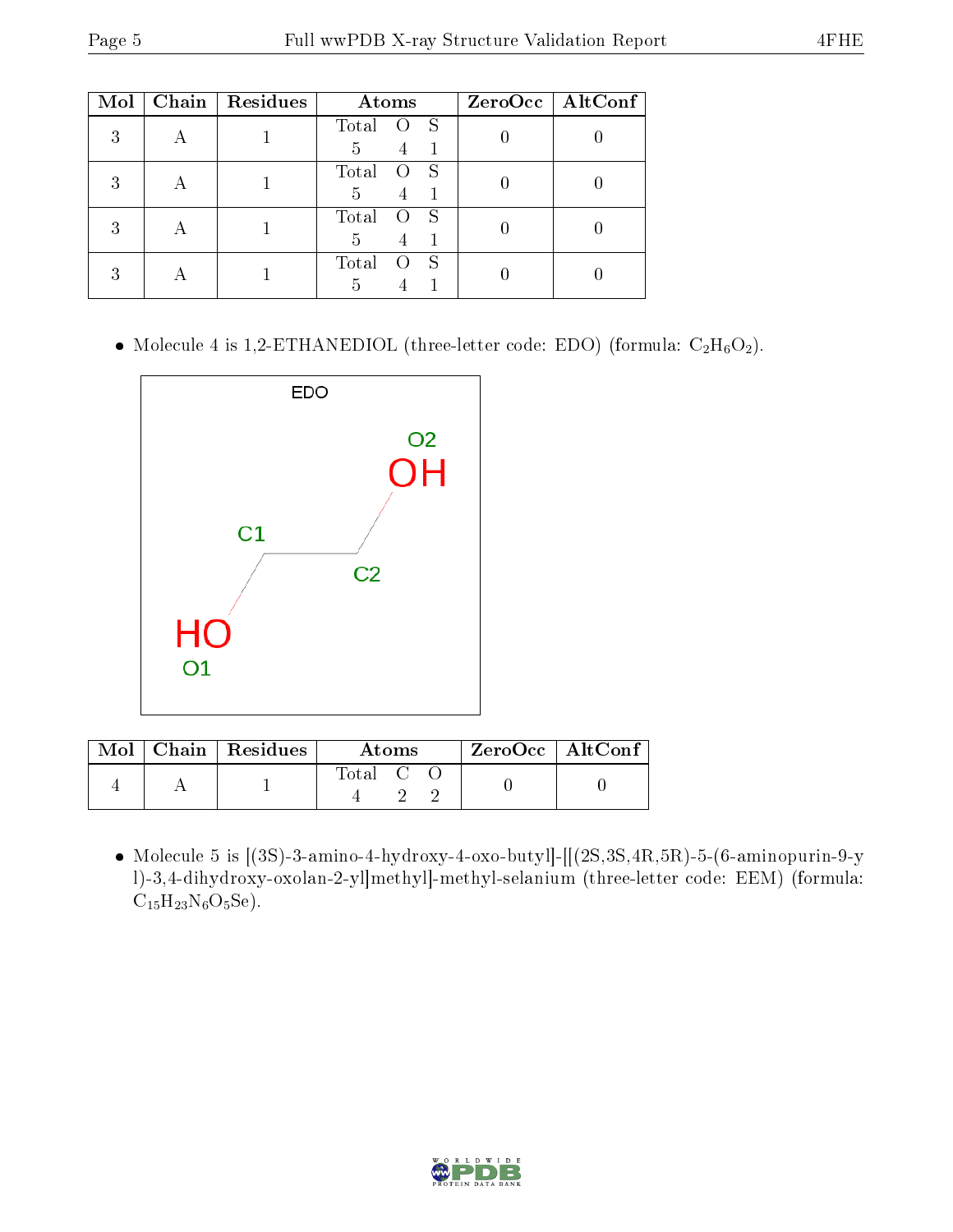

| Mol | Chain   Residues | Atoms       |              |  |  |  | $ZeroOcc \   \ AltConf \  $ |  |
|-----|------------------|-------------|--------------|--|--|--|-----------------------------|--|
|     |                  | Total C N O | $15 \quad 6$ |  |  |  |                             |  |

• Molecule 6 is water.

|  | $Mol$   Chain   Residues | Atoms                 | $ZeroOcc \   \$ AltConf |
|--|--------------------------|-----------------------|-------------------------|
|  | 128                      | Total<br>1 98<br>1 ດວ |                         |

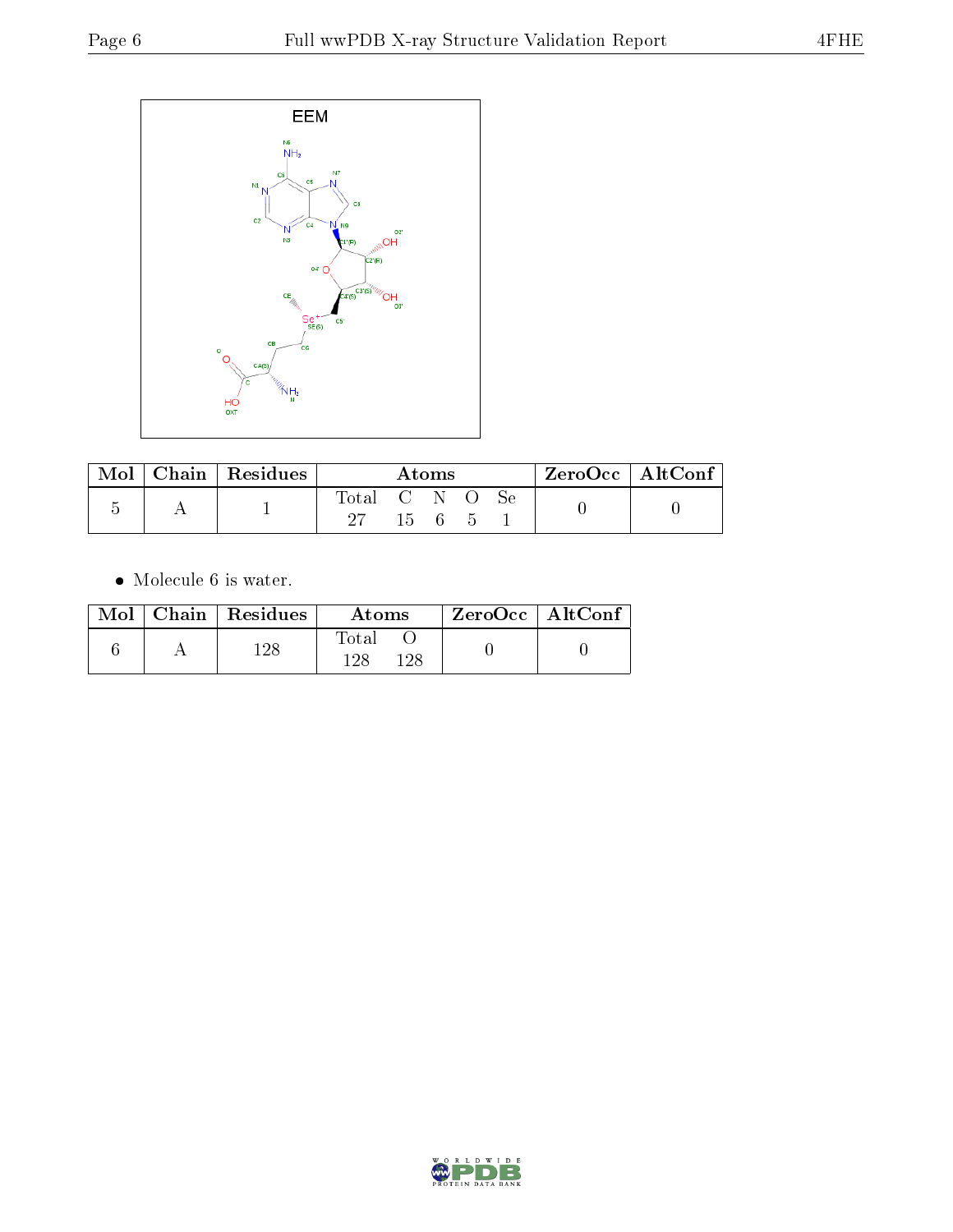# 3 Residue-property plots  $(i)$

These plots are drawn for all protein, RNA and DNA chains in the entry. The first graphic for a chain summarises the proportions of the various outlier classes displayed in the second graphic. The second graphic shows the sequence view annotated by issues in geometry and electron density. Residues are color-coded according to the number of geometric quality criteria for which they contain at least one outlier: green  $= 0$ , yellow  $= 1$ , orange  $= 2$  and red  $= 3$  or more. A red dot above a residue indicates a poor fit to the electron density (RSRZ  $> 2$ ). Stretches of 2 or more consecutive residues without any outlier are shown as a green connector. Residues present in the sample, but not in the model, are shown in grey.



• Molecule 1: Spore photoproduct lyase

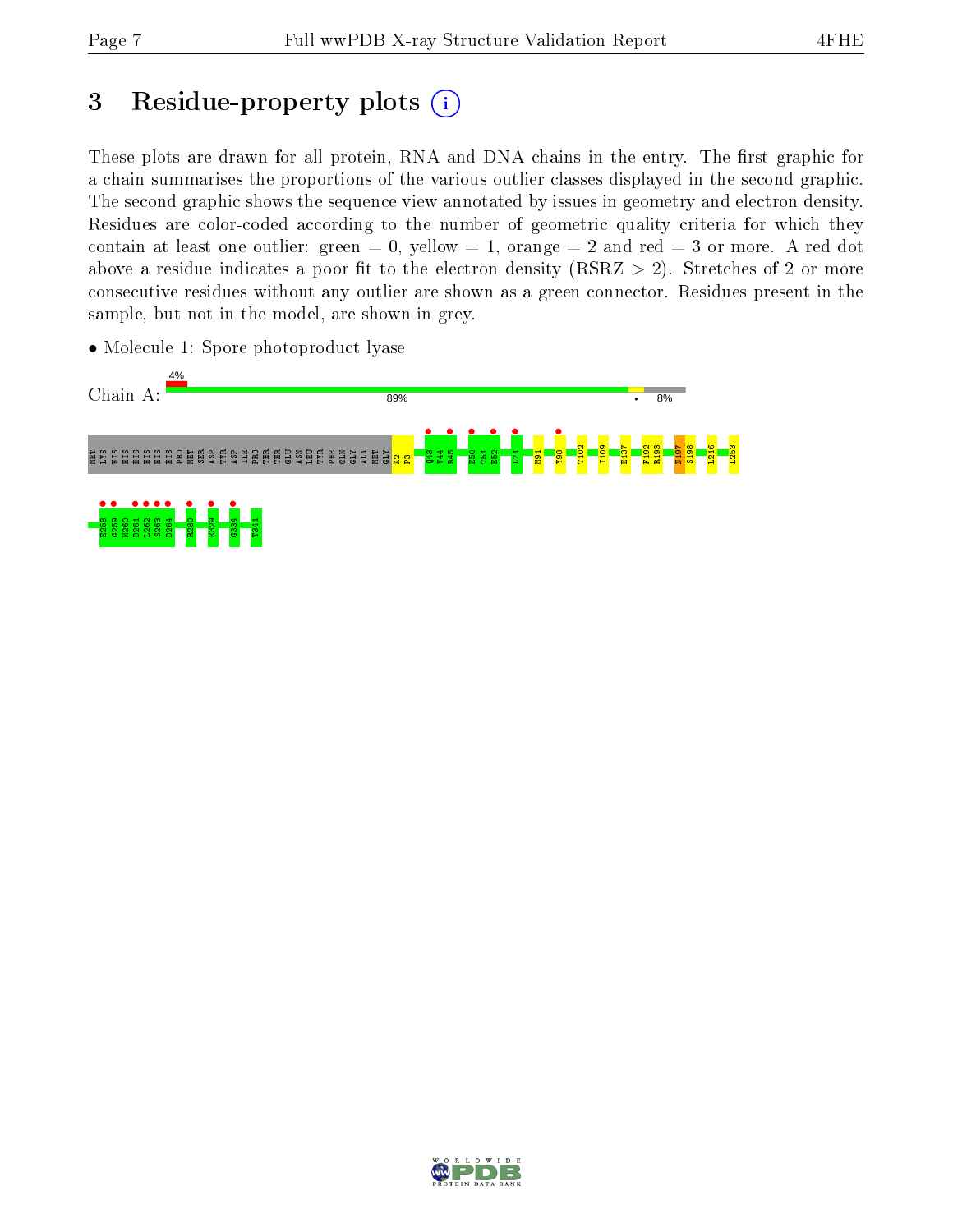## 4 Data and refinement statistics  $(i)$

| Property                                                         | Value                                             | Source                       |  |
|------------------------------------------------------------------|---------------------------------------------------|------------------------------|--|
| Space group                                                      | P 21 21 21                                        | Depositor                    |  |
| Cell constants                                                   | $63.03\AA - 143.62\AA$<br>$_{54.02\text{\AA}}$    | Depositor                    |  |
| a, b, c, $\alpha$ , $\beta$ , $\gamma$                           | $90.00^\circ$<br>$90.00^{\circ}$<br>$90.00^\circ$ |                              |  |
| Resolution $(A)$                                                 | 2.00<br>43.17<br>$\frac{1}{2}$                    | Depositor                    |  |
|                                                                  | 43.17<br>$-2.00$                                  | <b>EDS</b>                   |  |
| % Data completeness                                              | 99.3 (43.17-2.00)                                 | Depositor                    |  |
| (in resolution range)                                            | 99.3 (43.17-2.00)                                 | <b>EDS</b>                   |  |
| $R_{merge}$                                                      | 0.08                                              | Depositor                    |  |
| $\mathrm{R}_{sym}$                                               | (Not available)                                   | Depositor                    |  |
| $\sqrt{I/\sigma(I)} > 1$                                         | $1.95$ (at 2.00Å)                                 | Xtriage                      |  |
| Refinement program                                               | REFMAC 5.5.0102                                   | Depositor                    |  |
|                                                                  | 0.221<br>0.256<br>$\mathbb{R}$                    | Depositor                    |  |
| $R, R_{free}$                                                    | 0.225<br>0.258                                    | DCC                          |  |
| $R_{free}$ test set                                              | 1706 reflections $(5.06\%)$                       | wwPDB-VP                     |  |
| Wilson B-factor $(A^2)$                                          | 30.2                                              | Xtriage                      |  |
| Anisotropy                                                       | 0.170                                             | Xtriage                      |  |
| Bulk solvent $k_{sol}(\text{e}/\text{A}^3), B_{sol}(\text{A}^2)$ | $0.37$ , $38.6$                                   | <b>EDS</b>                   |  |
| $L$ -test for twinning <sup>2</sup>                              | $< L >$ = 0.46, $< L2 >$ = 0.29                   | Xtriage                      |  |
| Estimated twinning fraction                                      | No twinning to report.                            | $\overline{\text{X}}$ triage |  |
| $F_o, F_c$ correlation                                           | 0.94                                              | <b>EDS</b>                   |  |
| Total number of atoms                                            | 2988                                              | wwPDB-VP                     |  |
| Average B, all atoms $(A^2)$                                     | 30.0                                              | wwPDB-VP                     |  |

Xtriage's analysis on translational NCS is as follows: The largest off-origin peak in the Patterson function is  $4.69\%$  of the height of the origin peak. No significant pseudotranslation is detected.

<sup>&</sup>lt;sup>2</sup>Theoretical values of  $\langle |L| \rangle$ ,  $\langle L^2 \rangle$  for acentric reflections are 0.5, 0.333 respectively for untwinned datasets, and 0.375, 0.2 for perfectly twinned datasets.



<span id="page-7-1"></span><span id="page-7-0"></span><sup>1</sup> Intensities estimated from amplitudes.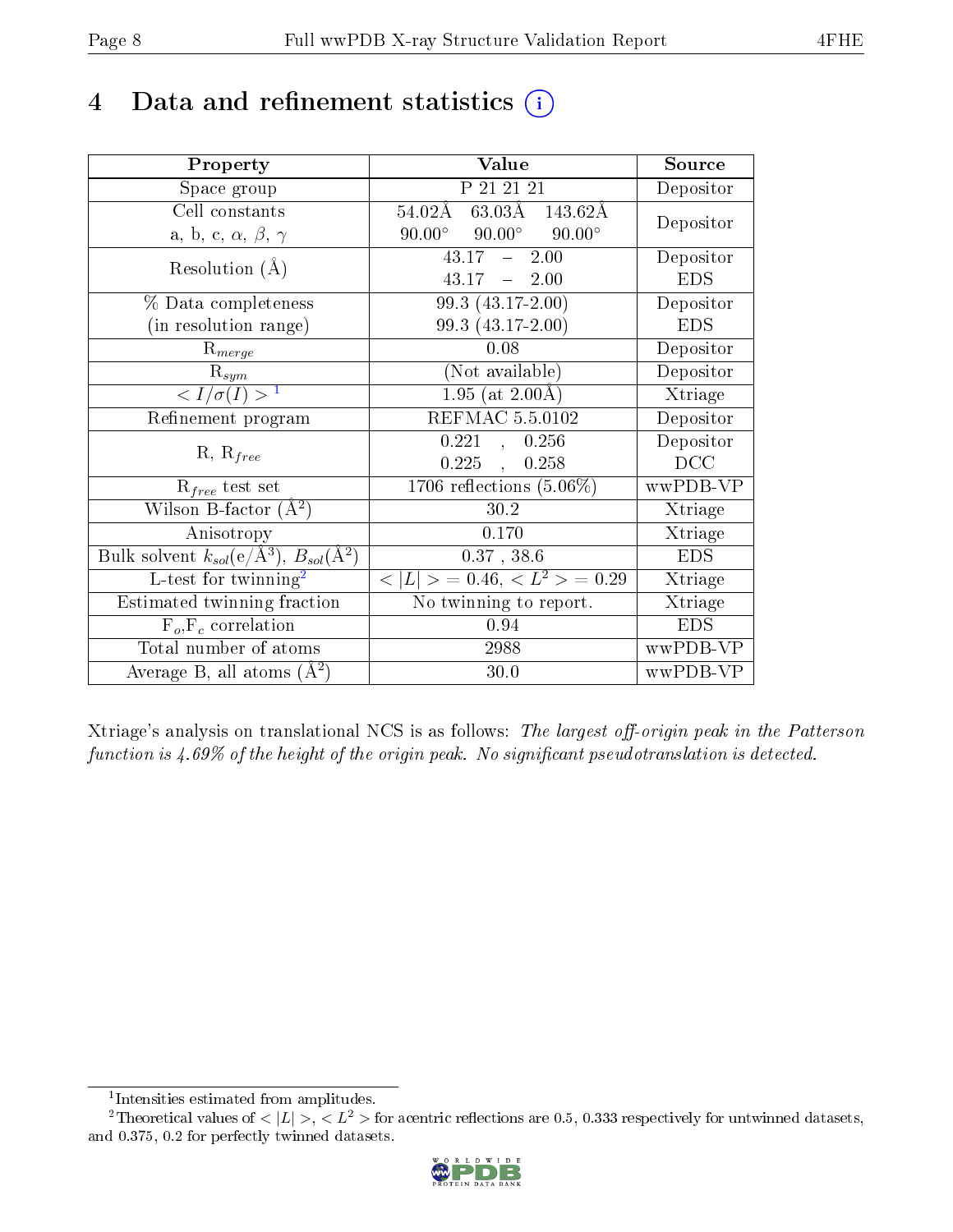# 5 Model quality  $(i)$

### 5.1 Standard geometry (i)

Bond lengths and bond angles in the following residue types are not validated in this section: EEM, SF4, SO4, EDO

The Z score for a bond length (or angle) is the number of standard deviations the observed value is removed from the expected value. A bond length (or angle) with  $|Z| > 5$  is considered an outlier worth inspection. RMSZ is the root-mean-square of all Z scores of the bond lengths (or angles).

| $Mol$   Chain |      | Bond lengths                    | Bond angles |        |  |
|---------------|------|---------------------------------|-------------|--------|--|
|               |      | RMSZ $ #Z  > 5$ RMSZ $ #Z  > 5$ |             |        |  |
|               | 0.29 | 0/2873                          | 0.45        | 0/3873 |  |

There are no bond length outliers.

There are no bond angle outliers.

There are no chirality outliers.

There are no planarity outliers.

#### 5.2 Too-close contacts  $(i)$

In the following table, the Non-H and H(model) columns list the number of non-hydrogen atoms and hydrogen atoms in the chain respectively. The H(added) column lists the number of hydrogen atoms added and optimized by MolProbity. The Clashes column lists the number of clashes within the asymmetric unit, whereas Symm-Clashes lists symmetry related clashes.

|  |      | Mol   Chain   Non-H   H(model)   H(added) |      | Clashes   Symm-Clashes |
|--|------|-------------------------------------------|------|------------------------|
|  | 2801 |                                           | 2768 |                        |
|  |      |                                           |      |                        |
|  | 20   |                                           |      |                        |
|  |      |                                           |      |                        |
|  | 27   |                                           |      |                        |
|  | 128  |                                           |      |                        |
|  | 2988 |                                           | 2788 |                        |

The all-atom clashscore is defined as the number of clashes found per 1000 atoms (including hydrogen atoms). The all-atom clashscore for this structure is 1.

All (7) close contacts within the same asymmetric unit are listed below, sorted by their clash magnitude.

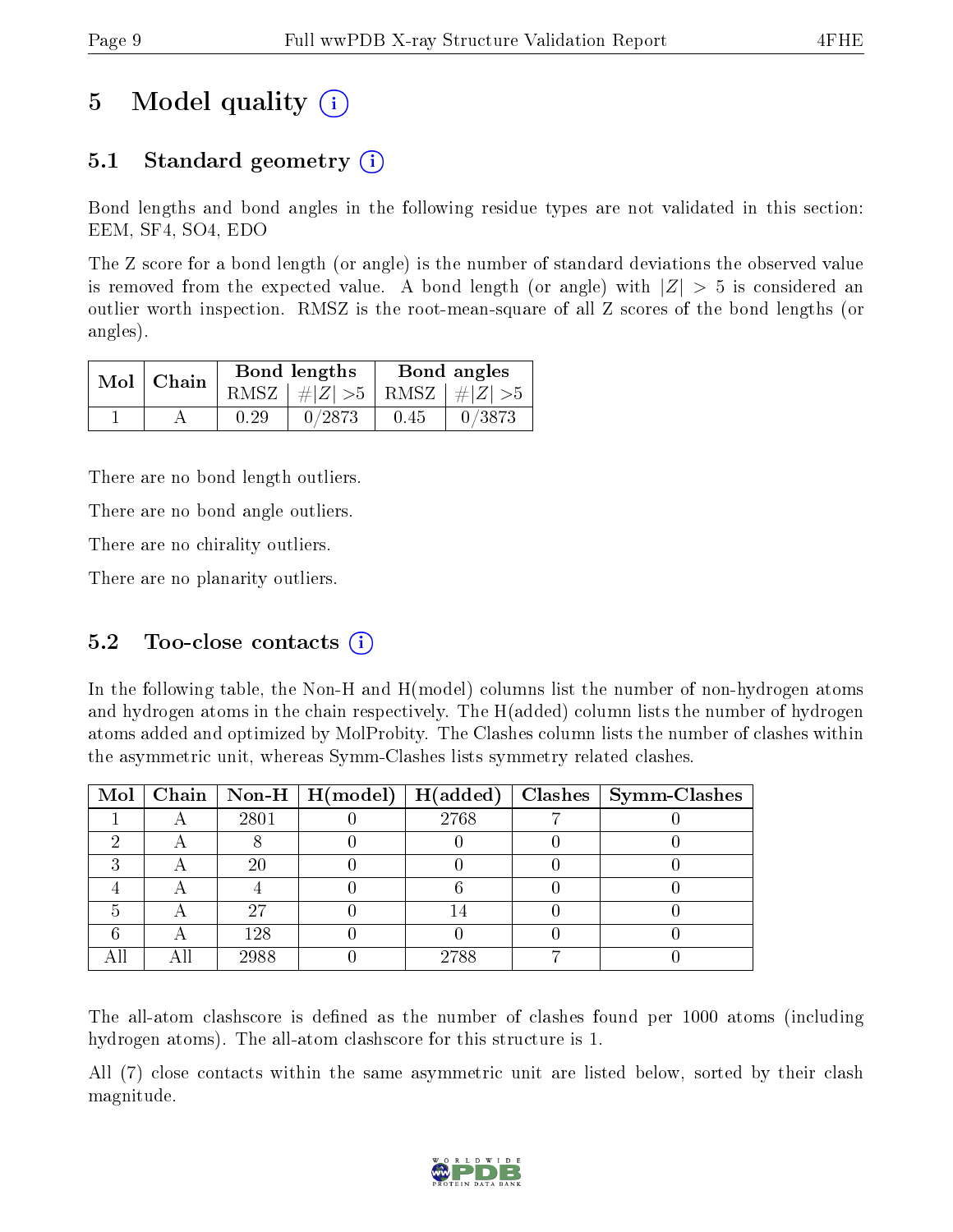| Atom-1            | Atom-2               | Interatomic<br>distance $(A)$ | Clash<br>Ă<br>overlap |
|-------------------|----------------------|-------------------------------|-----------------------|
| 1:A:197:ASN:HD22  | 1: A:198: SER:H      | 1.47                          | 0.63                  |
| 1: A:216:LEU:HD11 | 1:A:253:LEU:HD12     | 1.81                          | 0.63                  |
| 1: A:2: LYS: N    | 1: A:3: PRO:CD       | 2.68                          | 0.57                  |
| 1: A:2: LYS: N    | 1:A:3:PRO:HD2        | 2.23                          | 0.53                  |
| 1: A:98: TYR:O    | 1: A: 102: THR: HG23 | 2.11                          | 0.49                  |
| 1:A:137:GLU:OE1   | 1:A:193:ARG:NH2      | 2.48                          | 0.45                  |
| 1:A:109:ILE:HD12  | 1:A:109:ILE:N        | 2.36                          | 0.41                  |

There are no symmetry-related clashes.

#### 5.3 Torsion angles  $(i)$

#### 5.3.1 Protein backbone (i)

In the following table, the Percentiles column shows the percent Ramachandran outliers of the chain as a percentile score with respect to all X-ray entries followed by that with respect to entries of similar resolution.

The Analysed column shows the number of residues for which the backbone conformation was analysed, and the total number of residues.

| Mol   Chain | Analysed Favoured   Allowed   Outliers   Percentiles |  |                                                                          |  |
|-------------|------------------------------------------------------|--|--------------------------------------------------------------------------|--|
|             | $338/368$ (92\%)   336 (99\%)   2 (1\%)              |  | $\begin{array}{ c c c c }\n\hline\n\text{100} & \text{100}\n\end{array}$ |  |

There are no Ramachandran outliers to report.

#### 5.3.2 Protein sidechains  $(i)$

In the following table, the Percentiles column shows the percent sidechain outliers of the chain as a percentile score with respect to all X-ray entries followed by that with respect to entries of similar resolution.

The Analysed column shows the number of residues for which the sidechain conformation was analysed, and the total number of residues.

| Mol   Chain | $\bold{Analysed}$ | Rotameric   Outliers   Percentiles |  |  |  |
|-------------|-------------------|------------------------------------|--|--|--|
|             |                   |                                    |  |  |  |

All (3) residues with a non-rotameric sidechain are listed below:

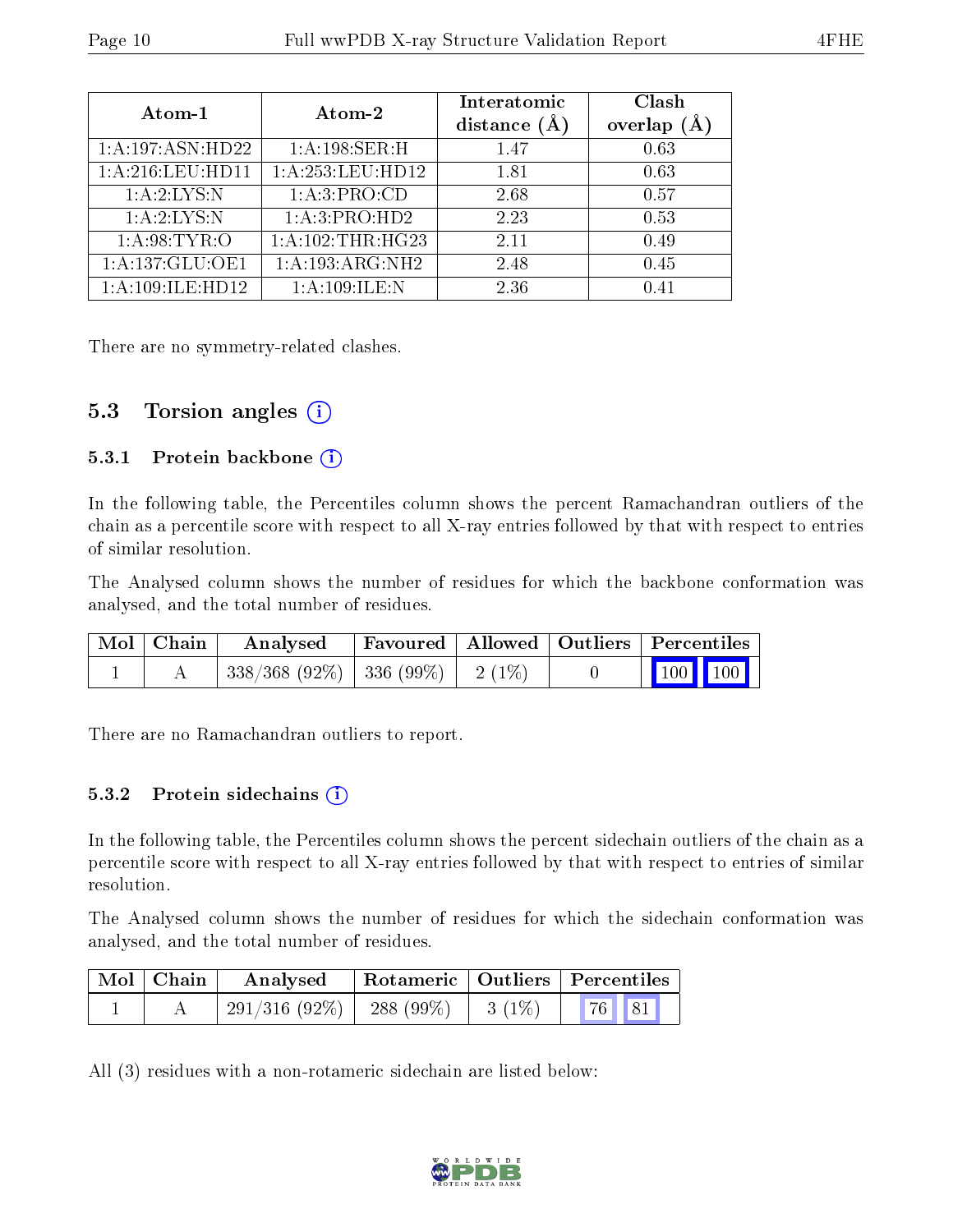| Mol | Chain | Res | Type' |
|-----|-------|-----|-------|
|     |       |     |       |
|     |       | 192 | РНЕ   |
|     |       | -97 |       |

Some sidechains can be flipped to improve hydrogen bonding and reduce clashes. All (1) such sidechains are listed below:

| וחו | Chain | $\mathbf{Res}$ . | pе |
|-----|-------|------------------|----|
|     |       |                  |    |

#### $5.3.3$  RNA  $(i)$

There are no RNA molecules in this entry.

#### 5.4 Non-standard residues in protein, DNA, RNA chains (i)

There are no non-standard protein/DNA/RNA residues in this entry.

#### 5.5 Carbohydrates (i)

There are no carbohydrates in this entry.

#### 5.6 Ligand geometry (i)

7 ligands are modelled in this entry.

In the following table, the Counts columns list the number of bonds (or angles) for which Mogul statistics could be retrieved, the number of bonds (or angles) that are observed in the model and the number of bonds (or angles) that are defined in the Chemical Component Dictionary. The Link column lists molecule types, if any, to which the group is linked. The Z score for a bond length (or angle) is the number of standard deviations the observed value is removed from the expected value. A bond length (or angle) with  $|Z| > 2$  is considered an outlier worth inspection. RMSZ is the root-mean-square of all Z scores of the bond lengths (or angles).

| Mol            |                 |       |     | Link           |          | Bond lengths |             |          | Bond angles |           |
|----------------|-----------------|-------|-----|----------------|----------|--------------|-------------|----------|-------------|-----------|
|                | Type            | Chain | Res |                | Counts   | <b>RMSZ</b>  | # $ Z  > 2$ | Counts   | <b>RMSZ</b> | Z  <br>>2 |
| 3              | SO <sub>4</sub> |       | 404 |                | 4.4.4    | 0.14         |             | 6,6,6    | 0.05        |           |
| 3              | SO <sub>4</sub> | А     | 403 |                | 4.4.4    | 0.14         |             | 6,6,6    | 0.05        |           |
| 3              | SO <sub>4</sub> |       | 402 |                | 4.4.4    | 0.15         |             | 6.6.6    | 0.06        |           |
| $\overline{4}$ | <b>EDO</b>      |       | 406 |                | 3.3.3    | 0.45         |             | 2.2.2    | 0.31        |           |
| 5              | EEM             | А     | 407 | $\overline{2}$ | 18,29,29 | 1.33         | $2(11\%)$   | 18,42,42 | 1.62        | (5%)      |

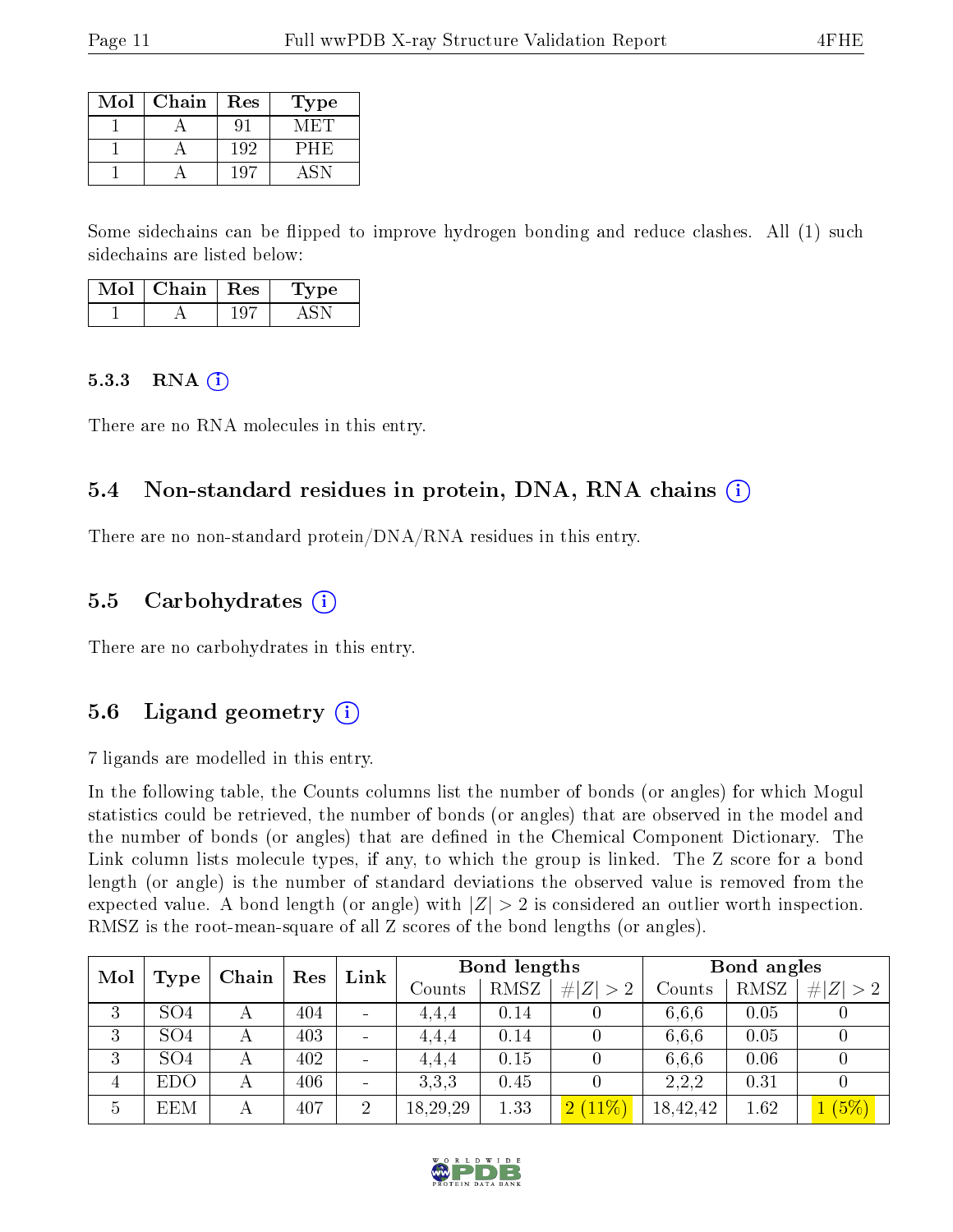| Mol | Type            | $\perp$ Chain $\perp$ | $\mid$ $\operatorname{Res}$<br>Link |     |         | Bond lengths |                |                | Bond angles |      |
|-----|-----------------|-----------------------|-------------------------------------|-----|---------|--------------|----------------|----------------|-------------|------|
|     |                 |                       |                                     |     | Counts  | RMSZ         | # $ Z  > 2$    | Counts         | RMSZ        | H  Z |
|     | SO <sub>4</sub> |                       | 405                                 |     | 4.4.4   | 0.14         |                | 6,6,6          | $0.06\,$    |      |
|     | SF4             |                       | 401                                 | G.I | 0.12.12 | 0.00         | $\blacksquare$ | $\blacksquare$ |             |      |

In the following table, the Chirals column lists the number of chiral outliers, the number of chiral centers analysed, the number of these observed in the model and the number defined in the Chemical Component Dictionary. Similar counts are reported in the Torsion and Rings columns. '-' means no outliers of that kind were identified.

| Mol | Type |     |     | $\mid$ Chain $\mid$ Res $\mid$ Link $\mid$ Chirals | <b>Torsions</b>     | Rings   |
|-----|------|-----|-----|----------------------------------------------------|---------------------|---------|
|     | SF4  | 401 | 1.5 |                                                    |                     | 0/6/5/5 |
|     | EDO  | 406 |     |                                                    |                     |         |
| h   | EEM  | 407 |     |                                                    | $\frac{2}{5}/33/33$ | 0/3/3/3 |

All (2) bond length outliers are listed below:

| Mol                   |     |     | $\vert$ Chain $\vert$ Res $\vert$ Type $\vert$ Atoms $\vert$ | $Z_{\rm{eff}}$ | $\vert$ Observed( $\AA$ ) $\vert$ Ideal( $\AA$ ) |  |
|-----------------------|-----|-----|--------------------------------------------------------------|----------------|--------------------------------------------------|--|
| $\tilde{\phantom{a}}$ | 407 |     | $EEM$   C2-N3   3.83                                         |                | 1.38                                             |  |
|                       | 407 | EEM | $\pm$ C2-N1 $\pm$                                            | $\sqrt{2.50}$  | $1.38\,$                                         |  |

All (1) bond angle outliers are listed below:

|  |  | $\parallel$ Mol $\parallel$ Chain $\parallel$ Res $\parallel$ Type $\parallel$ Atoms $\parallel$ | $\vert$ Observed $(^\circ)\vert$ Ideal $(^\circ)$ |        |
|--|--|--------------------------------------------------------------------------------------------------|---------------------------------------------------|--------|
|  |  | EEM   N3-C2-N1   -5.93 $'$                                                                       | 119.41                                            | 128.68 |

There are no chirality outliers.

All (2) torsion outliers are listed below:

| $Mol$   Chain   Res   Type |     |      | <b>Atoms</b>       |
|----------------------------|-----|------|--------------------|
|                            | 407 | EEM  | $\perp$ C-CA-CB-CG |
|                            | 407 | EEM. | $N$ -CA-CB-CG      |

There are no ring outliers.

No monomer is involved in short contacts.

The following is a two-dimensional graphical depiction of Mogul quality analysis of bond lengths, bond angles, torsion angles, and ring geometry for all instances of the Ligand of Interest. In addition, ligands with molecular weight > 250 and outliers as shown on the validation Tables will also be included. For torsion angles, if less then 5% of the Mogul distribution of torsion angles is within 10 degrees of the torsion angle in question, then that torsion angle is considered an outlier. Any bond that is central to one or more torsion angles identified as an outlier by Mogul will be highlighted in the graph. For rings, the root-mean-square deviation (RMSD) between the ring

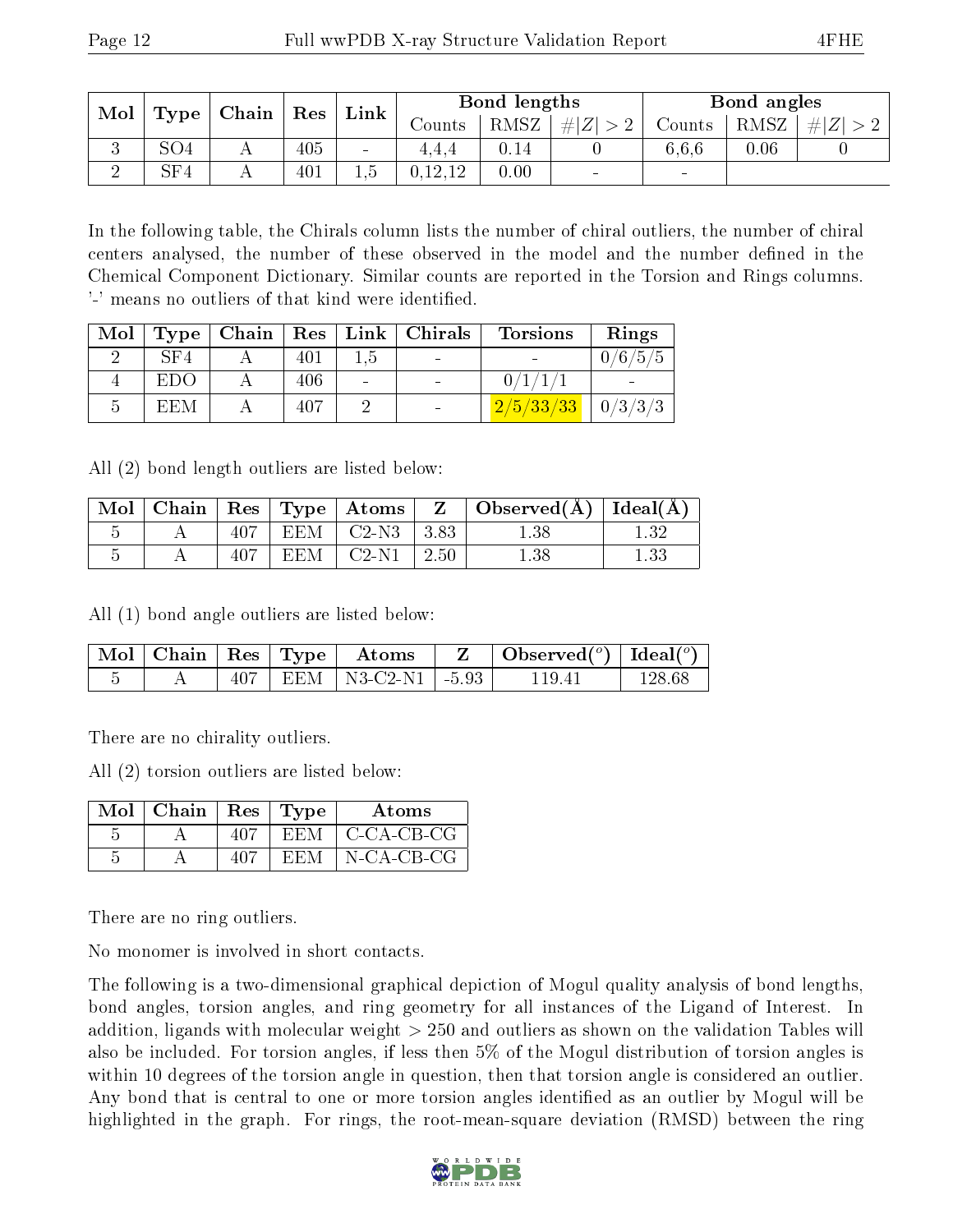in question and similar rings identified by Mogul is calculated over all ring torsion angles. If the average RMSD is greater than 60 degrees and the minimal RMSD between the ring in question and any Mogul-identified rings is also greater than 60 degrees, then that ring is considered an outlier. The outliers are highlighted in purple. The color gray indicates Mogul did not find sufficient equivalents in the CSD to analyse the geometry.



#### 5.7 [O](https://www.wwpdb.org/validation/2017/XrayValidationReportHelp#nonstandard_residues_and_ligands)ther polymers  $(i)$

There are no such residues in this entry.

#### 5.8 Polymer linkage issues  $(i)$

There are no chain breaks in this entry.

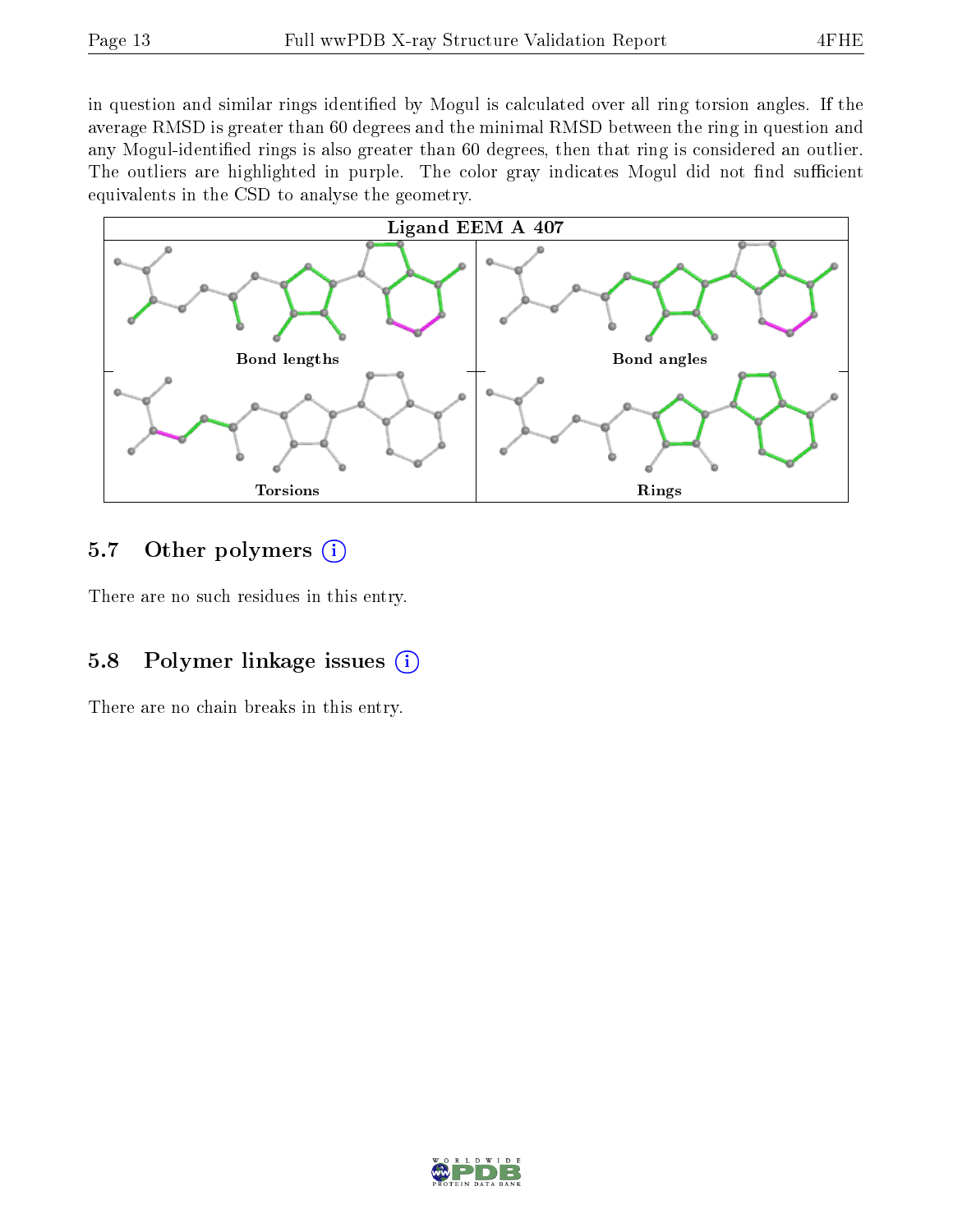## 6 Fit of model and data  $(i)$

### 6.1 Protein, DNA and RNA chains  $(i)$

In the following table, the column labelled  $#RSRZ> 2'$  contains the number (and percentage) of RSRZ outliers, followed by percent RSRZ outliers for the chain as percentile scores relative to all X-ray entries and entries of similar resolution. The OWAB column contains the minimum, median,  $95<sup>th</sup>$  percentile and maximum values of the occupancy-weighted average B-factor per residue. The column labelled ' $Q< 0.9$ ' lists the number of (and percentage) of residues with an average occupancy less than 0.9.

| $\mid$ Mol $\mid$ Chain | Analysed      | $\#\text{RSRZ}\text{>2}$<br>$^{\mid} <$ RSRZ $>$ |                                     | $\mid$ OWAB(Å <sup>2</sup> ) $\mid$ Q<0.9 |  |
|-------------------------|---------------|--------------------------------------------------|-------------------------------------|-------------------------------------------|--|
|                         | 340/368 (92%) | 0.38                                             | 15 (4\%)   34   33   22, 29, 38, 42 |                                           |  |

All (15) RSRZ outliers are listed below:

| Mol            | Chain            | $\operatorname{Res}% \left( \mathcal{N}\right) \equiv\operatorname{Res}(\mathcal{N}_{0},\mathcal{N}_{0})$ | <b>Type</b>          | <b>RSRZ</b> |
|----------------|------------------|-----------------------------------------------------------------------------------------------------------|----------------------|-------------|
| $\mathbf{1}$   | А                | 98                                                                                                        | TYR                  | 4.6         |
| $\overline{1}$ | $\boldsymbol{A}$ | 334                                                                                                       | <b>GLY</b>           | 4.6         |
| 1              | А                | 71                                                                                                        | LEU                  | 4.1         |
| $\mathbf{1}$   | А                | 280                                                                                                       | ${\rm ARG}$          | 3.7         |
| $\overline{1}$ | $\overline{A}$   | 263                                                                                                       | SER                  | 3.5         |
| $\mathbf{1}$   | А                | 259                                                                                                       | GLY                  | 3.5         |
| $\mathbf{1}$   | А                | 261                                                                                                       | ASP                  | 3.1         |
| $\mathbf{1}$   | A                | 262                                                                                                       | LEU                  | 2.9         |
| $\overline{1}$ | $\overline{A}$   | 329                                                                                                       | GLU                  | 2.6         |
| $\overline{1}$ | А                | 50                                                                                                        | GLU                  | 2.3         |
| $\mathbf{1}$   | A                | 258                                                                                                       | GLU                  | 2.2         |
| $\overline{1}$ | $\bf{A}$         | 43                                                                                                        | <b>GLN</b>           | 2.1         |
| $\mathbf{1}$   | А                | 52                                                                                                        | $\operatorname{GLU}$ | 2.1         |
| $\mathbf{1}$   | А                | 45                                                                                                        | ${\rm ARG}$          | 2.1         |
| $\overline{1}$ | A                | 264                                                                                                       | ASP                  | 2.0         |

### 6.2 Non-standard residues in protein, DNA, RNA chains (i)

There are no non-standard protein/DNA/RNA residues in this entry.

#### 6.3 Carbohydrates  $(i)$

There are no carbohydrates in this entry.

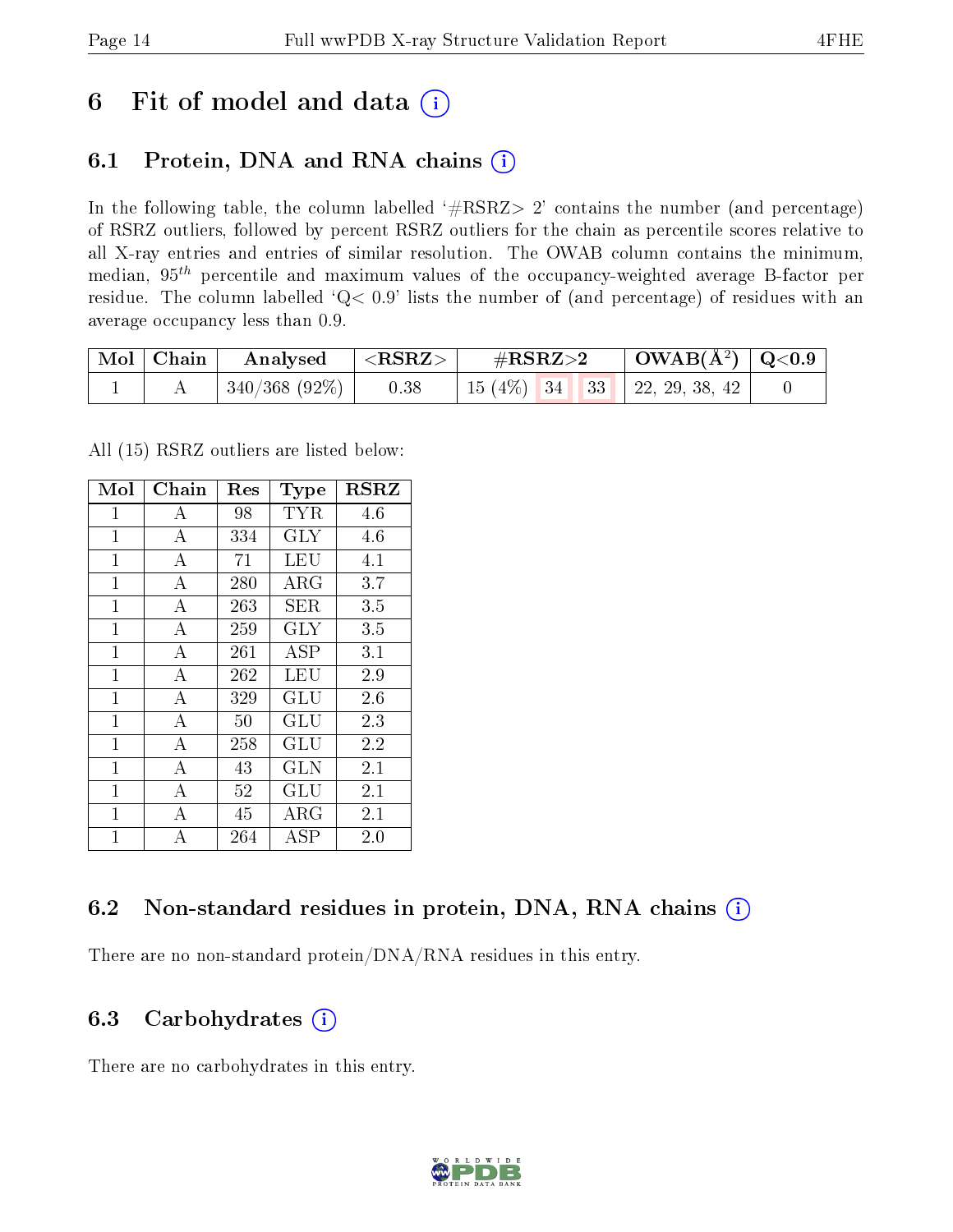### 6.4 Ligands  $(i)$

In the following table, the Atoms column lists the number of modelled atoms in the group and the number defined in the chemical component dictionary. The B-factors column lists the minimum, median,  $95<sup>th</sup>$  percentile and maximum values of B factors of atoms in the group. The column labelled ' $Q< 0.9$ ' lists the number of atoms with occupancy less than 0.9.

| Mol            | <b>Type</b>     | Chain | Res | Atoms | $_{\rm RSCC}$ | <b>RSR</b> | <b>B</b> -factors $\overline{A^2}$ | Q <sub>0.9</sub> |
|----------------|-----------------|-------|-----|-------|---------------|------------|------------------------------------|------------------|
| 3              | SO <sub>4</sub> | А     | 405 | 5/5   | 0.76          | 0.30       | 37, 37, 37, 37                     | 5                |
| 3              | SO <sub>4</sub> | А     | 404 | 5/5   | 0.88          | 0.18       | 41,41,41,41                        |                  |
| 4              | <b>EDO</b>      |       | 406 | 4/4   | 0.95          | 0.18       | 45,45,45,45                        |                  |
| 5              | <b>EEM</b>      | А     | 407 | 27/27 | 0.97          | 0.16       | 22, 25, 29, 30                     |                  |
| 3              | SO <sub>4</sub> | А     | 403 | 5/5   | 0.97          | 0.15       | 46, 46, 47, 47                     |                  |
| 3              | SO <sub>4</sub> | А     | 402 | 5/5   | 0.98          | 0.08       | 38, 38, 38, 38                     |                  |
| $\overline{2}$ | SF4             |       | 401 | 8/8   | 0.99          | 0.13       | 22, 22, 23, 23                     |                  |

The following is a graphical depiction of the model fit to experimental electron density of all instances of the Ligand of Interest. In addition, ligands with molecular weight  $> 250$  and outliers as shown on the geometry validation Tables will also be included. Each fit is shown from different orientation to approximate a three-dimensional view.